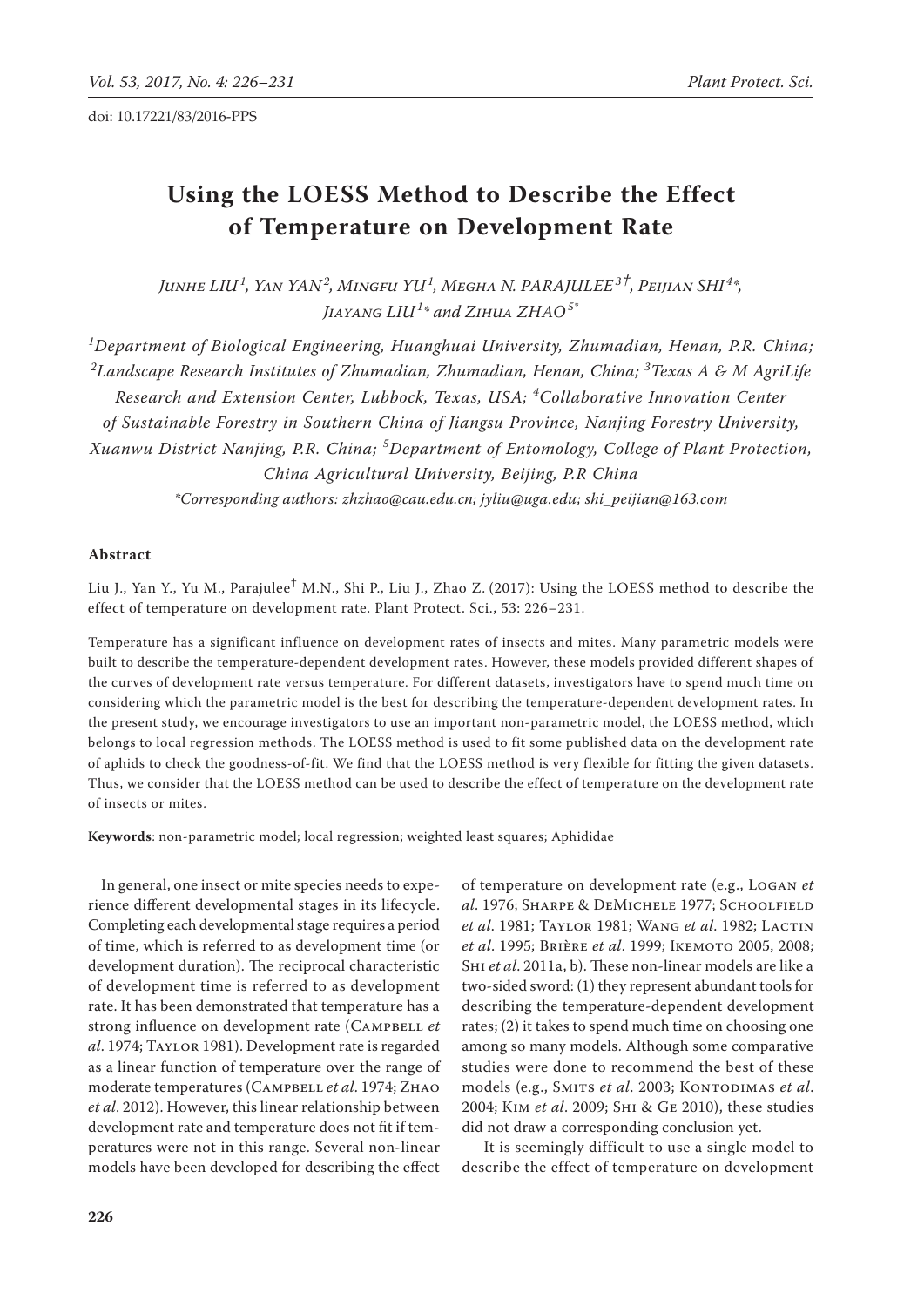rates of different insects and mites. That is, a single universal non-linear model used to describe the temperature-dependent development rates of all species of insects and mites might be impossible. The majority of the investigators usually choose models based on the data in practice. It is necessary to point out that all the non-linear models built for describing the temperature-dependent development rates are parametric models. The shape of the curve of a parametric model is known when its formulation is given. However, sometimes these models do not fit the experimental development rate data very well. It seems that those data are authentic although there are probably some small experimental errors. For example, it is found that the aforementioned nonlinear parametric models are not applicable to the development rate data of the cabbage beetle, *Colaphellus bowringi* Baly (Coleoptera: Chrysomelidae), at eight temperatures ranging from 16°C to 30°C (Kuang *et al*. 2011). The mortality of this insect species at every temperature excluding 30°C is low (lower than 50% for the egg, pupal and larval stage). However, temperature dependent development models are not intended to predict or account for mortality, only the rate of development with respect to temperature. Since all non-linear models are chosen mainly according to whether they can fit the data well, some non-parametric fitting methods, such as local regression models (CLEVELAND et al. 1991; LOADER 1999; Zhao *et al*. 2013) and generalised additive models (Hastie & Tibshirani 1990), can reflect the relationship between development rate and temperature. We need not know the strict formulation before using these models to fit the data. And these models will provide the fitted results only according to the data themselves. Thus, non-parametric models are in fact considered to let the data speak. It indicates that we need not to know the complex mechanism of the effect of temperature on development rate but we can use a non-parametric model to reflect the relationship between development data and temperature very well. Frankly speaking, although the Sharpe-Schoolfield-Ikemoto model (Sharpe & DeMichele 1977; Schoolfield *et al*. 1981; Ikemoto 2005, 2008; Shi *et al*. 2011b) and another model proposed recently by RATKOWSKY *et al.* (2005) based on thermodynamics have perfectly combined the temperature-dependent development rates to the probability of an enzyme being in the active state, the mechanisms of temperature

on the enzymes that control development and the types of these controlling enzymes are still unknown. Therefore, it is necessary to use a non-parametric fitting method. In the present study, we employ an important local regression model, LOESS (CLEVELAND 1979; Cleveland *et al*. 1991; Jacoby 2000), to depict the effect of temperature on development rate.

## **Material and methods**(1)

The LOESS method was pioneered by CLEVELAND (1979), Cleveland *et al*. (1988), Cleveland and Grosse (1991). Suppose  $r_i$  for  $i = 1$  to  $n$  are observed development rates. Suppose  $T_i$  for  $I = 1$  to  $n$  are observed temperatures. The local regression model related to the temperature-dependent development rates can be described as:

$$
r_i = g(T_i) + \varepsilon_i \tag{1}
$$

where:  $g(\cdot)$  – smooth function of *T*;  $\varepsilon$ <sub>*i*</sub> – random variables with mean 0 and variance  $\sigma^2$ 

Let  $\hat{r}_i$  represent an esti≤mate of  $r_i$ ,  $T_i$  is the daily average temperature, *i* is daily temperature.

Let  $\Delta_k(T_i)$  denote the Euclidean distance of  $T_i$  to  $T_k$ . Let  $\Delta_{(k)}(T_i)$  denote the values of these distances ordered from smallest to largest, and let

$$
T(u) = \begin{cases} (1 - u^3)^3 & \text{for } 0 \le u < 1 \\ 0 & \text{for } u \ge 1 \end{cases}
$$
 (2)

denote the weight function.

Local regression requires a smoothing parameter,  $\alpha$  ( $\alpha \leq 1$ ). And the integer obtained from truncating *α*•*n* represents the number of points used to perform each local regression. Obviously, the parameter, *α*, limits the proportion of observations that is to be used in each local regression. Let *q* be that integer. We define a weight for  $(T_k, r_k)$  by

$$
w_k(T_i) = T\left(\frac{\Delta_k(T_i)}{\Delta_{(q)}(T_i)}\right)
$$
\n(3)

It decreases or remains constant as  $T_k$  increases in distance from  $T_i$ .

(1) For each *i* compute the estimates,  $\hat{\beta}_{ij'}$  *j* = 0 to *d*, of the parameters in a polynomial regression of degree *d* of  $r_i$  on  $T_i$ , which is fitted by weighted least squares with weight  $w_k(T_i)$  for  $(T_k, r_k)$ , i.e., minimising:

$$
\sum_{k=1}^{n} w_k(T_i) \left( r_k - \sum_{j=0}^{d} \left( \hat{\beta}_{ij} T_k^j \right) \right)
$$
 (4)

 $(1)$ We mainly referred to the study of CLEVELAND (1979) in this section.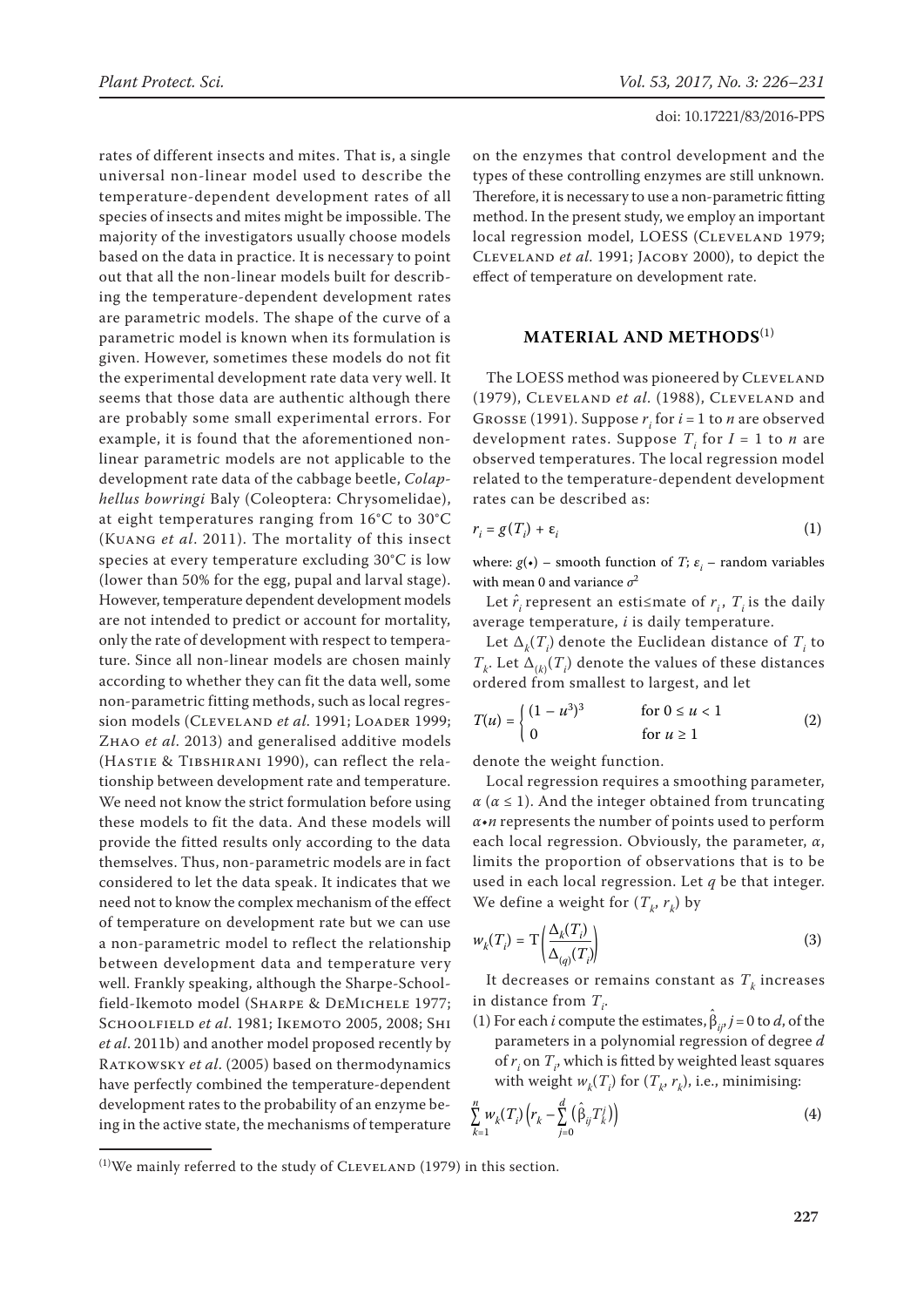Then we compute  $\hat{r}^{\,}_{i}$  by

$$
\hat{r}_i = \sum_{j=0}^d \left( \hat{\beta}_{ij} T_i^j \right) = \sum_{k=1}^n \left( I_{ik} r_k \right) \tag{5}
$$

(2) Let *B* denote the bisquare weight function that is defined by

$$
B(v) = \begin{cases} (1 - v^2)^2 & \text{for } |v| < 1\\ 0 & \text{for } |v| \ge 1 \end{cases}
$$
 (6)

Let

$$
e_i = r_i - \hat{r}_i \tag{7}
$$

be the residuals from the current fitted values. Let *s* be the median of the  $\left|e_{i}\right|$ . Define robustness weights by

$$
\zeta_k = B(e_k/6s) \tag{8}
$$

- (3) Compute new  $\hat{r}_i$  for each *i* by fitting a  $d^{\text{th}}$  degree polynomial using weighted least squares with  $\mathsf{weight} \, \zeta_k \cdot w_k(T_i) \text{ at } (T_k, r_k).$
- (4) Repeatedly execute steps 2 and 3 a total of *t* times. The final  $\hat{r}^{}_{i}$  are robust locally weighted regression fitted values.

 We use the R package (http://www.r-project.org/) to carry out the LOESS fitting. There are two outputs needed to explain in detail: equivalent number of parameters and residual standard error.

Let 
$$
\hat{r} = Lr
$$
 (9)

and let

 $\delta_1 = \text{Trace } (I - L)^T (I - L)$  (10)

The definitions of these two outputs are:

Equivalent number of parameters = Trace  $(L^T L)$  (11)

Residual standard error =  $(RSS/\delta_1)^{1/2}$  $(12)$ 

## **Results and discussion**

In the present study, we used the LOESS method to fit some published development rate data of

| Table 1. Summary of the cited data |  |  |  |
|------------------------------------|--|--|--|
|------------------------------------|--|--|--|

Aphididae (Table 1 and Figure 1). The LOESS model can fit the data well, and it does not need a strict formulation before fitting the data. The coefficients of determination (i.e.,  $R^2$ ) from sample A to sample F were 0.9993, 0.9971, 0.9967, 0.9980, 0.9851, and 0.9960, respectively. The curve shapes produced by the LOESS method can be different. The curve shapes cannot be produced by a single parametric model, such as the logistic model or the performance model. We append the program for investigators to execute the LOESS fitting. Just to use this program, we can use the LOESS method to accurately describe the temperature-dependent development rates.

 The advantages have been mentioned above for using the LOESS method to describe the effect of temperature on development rate. The disadvantages of using it are two aspects: (1) it is easy to lead to the overfitting, i.e., it is very flexible that it can also fit some data with experimental errors; (2) it cannot be used to predict the lower developmental threshold (hereafter read as LDT) and the sum of effective temperatures (hereafter read as SET) which are often estimated by a classical linear model. The classical linear model for describing the temperaturedependent development rates is:

$$
r = a + bT + \varepsilon \tag{13}
$$

where:  $r$  – development rate;  $T$  – constant temperature; *a* and *b* – constants;  $\varepsilon$  – random error item

The estimates of the LDT and SET are defined by:  $U\hat{D}T = -\hat{a}/\hat{k}$ 

$$
\begin{cases}\n\text{LDT} = -\hat{a}/b \\
\hat{\text{SET}} = -1/\hat{b}\n\end{cases} (14)
$$

where: the letter '*a*' with a 'hat' represents the estimate of respective lettering

The LDT denotes the temperature below which development rate equals zero. There is another temperature concept known as upper developmental threshold (UDT) beyond which development rates also equal zero, and that is similar to the LDT. Insects are supposed to develop between LDT and UDT. However, the LOESS method based on the experi-

| Sample       | <b>Species</b>                      | Temperature range $(^{\circ}C)$ | Literature                 |
|--------------|-------------------------------------|---------------------------------|----------------------------|
| A            | Aphis gossypii Glover               | $15 - 32$                       | SATAR <i>et al.</i> (2005) |
| B            | Lipaphis erysimi Kaltenbach         | $8.3 - 35.1$                    | Liu and MENG (1990)        |
| $\mathsf{C}$ | <i>Myzus persicae</i> Sulzer        | $6.2 - 30.0$                    | Liu and MENG (1990)        |
| D            | <i>Myzus persicae</i> Sulzer        | $8 - 28$                        | CHEN et al. (2002)         |
| E            | Myzus persicae Sulzer               | $8 - 32$                        | OIN and LI (2006)          |
| F            | Rhopalosiphum pseudobrassicae Davis | $10 - 30$                       | KAWADA (1964)              |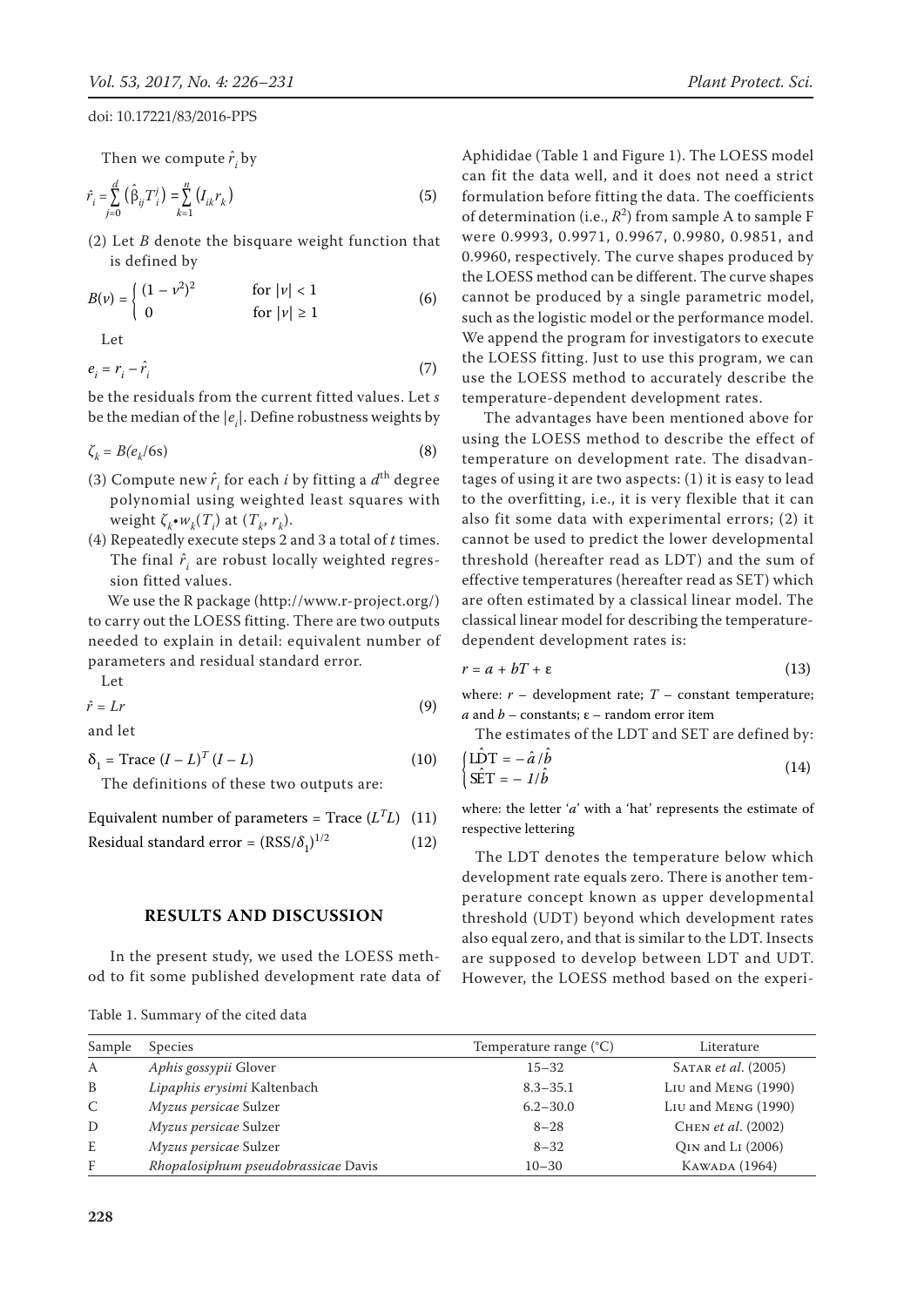

Figure 1. Comparison between the observations and predicted values by the loess method. Data source is shown in Table 1. The open circles represent the observations; and the solid lines represent the predicted values by the loess method. The smoothing parameter is defined as 0.75 for each sample

mental data cannot obtain these three parameters which are often used in entomology. It is necessary to point out that not all investigators believe in the existence of LDT, SET, and UDT. And some believe only in one or two. We can find the evidence from the non-linear models. The Logan model assumes only the existence of UDT. If the investigators want to calculate the LDT, they have to use the linear model for its estimation (e.g., BONATO et al. 2007; Eliopoulos *et al*. 2010). The Sharpe-Schoolfield-Ikemoto model assumes only the existence of LDT (Ikemoto 2005, 2008; Shi *et al*. 2011b). The Wang-Lan-Ding model (WANG et al. 1982), Lactin (LACTIN *et al*. 1995), and performance models (Shi & Ge 2010; Shi *et al*. 2011a) are models whereas the existence of both LDT and UDT is assumed. In addition, the data presented in Figure 1 could conform well to other models, particularly those evaluated by Shi and Ge (2010).

In summary, there are two debates about the existence of LDT, SET, and UDT. Then we cannot reject the use of the LOESS method though it cannot be used to predict these three parameters (or theoretical concepts in a sense). Investigators had better deliberately design the temperature range to make these temperatures meaningful for experiments. In this case, the LOESS method can thoroughly show its advantages. For example, Liu and Meng (1990) carried out an experiment to explore the effect of temperature on the development of two species of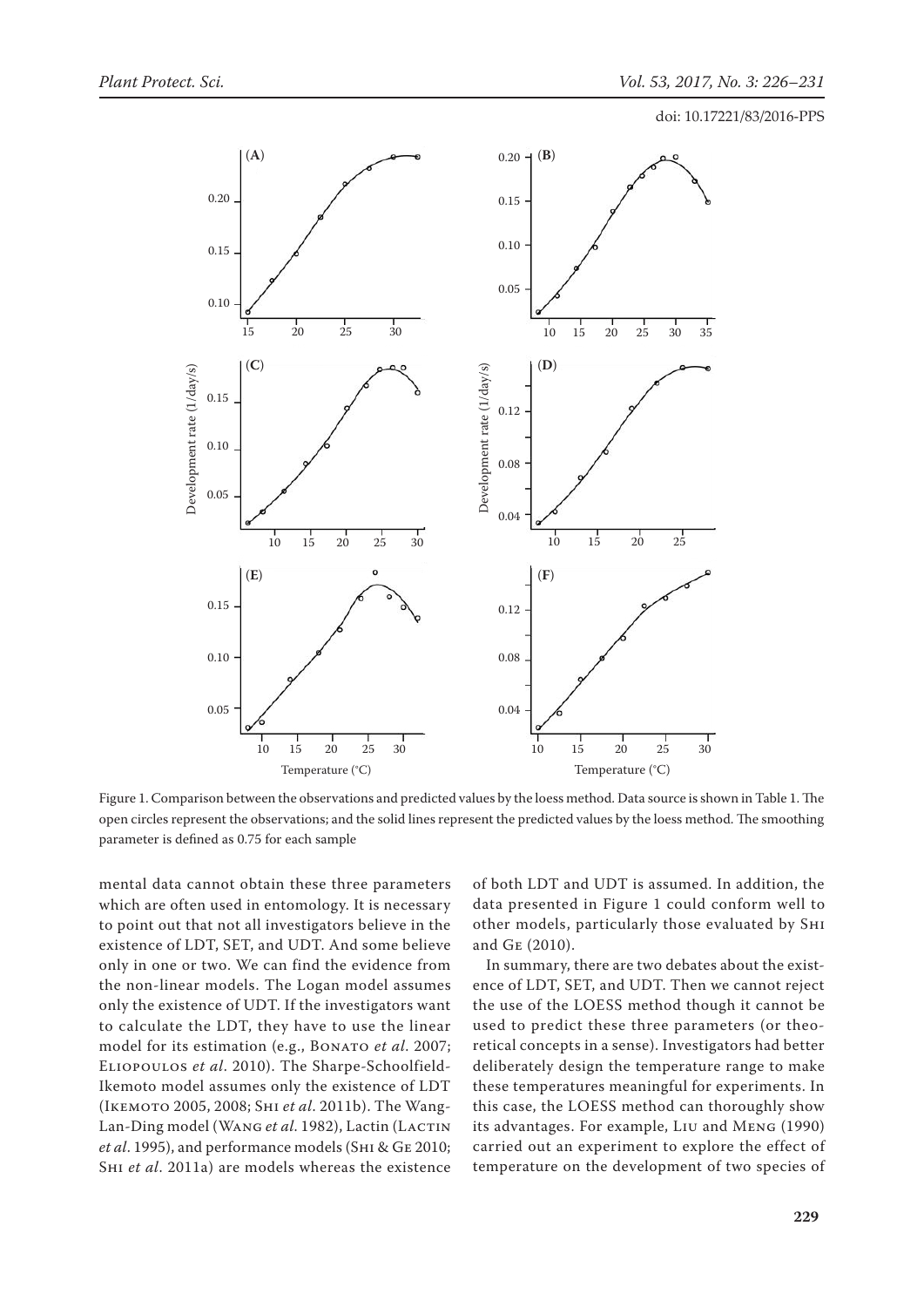aphids (*Lipaphis erysimi* Kaltenbach, *Myzus persicae* Sulzer). They set the temperature range from 6.2°C to 37.0°C. That should be enough, because the suitable temperatures for these two species of aphids to develop in nature should be in this temperature range. As an important non-parametric fitting method, it should be reasonable and feasible for us to use the LOESS method to describe the effect of temperature on the development rate of insects or mites.

*Acknowledgements*. We thank Dr Takaya Ikemoto for providing us with one useful reference.

#### **Appendix**

Before using this program, we need to download the R package from http://www.r-project.org/. Then we type the following code in the R Console:

- T <- c(15, 17.5, 20, 22.5, 25, 27.5, 30, 32.5)
- D <- c(10.8, 8.1, 6.7, 5.4, 4.6, 4.3, 4.1, 4.1)

 $T < -T$ [!is.na(T)]

 $D \leftarrow D$ [!is.na(D)]

 $r < -1/D$ 

plot(T,r,xlab=expression(paste("Temperature (",degr ee,"C)")),ylab=c("Development rate (1/days)"),pch=1) r.loess <- loess $(r\sim T, \text{span}=0.75, \text{data} \cdot \text{frame}(T=T, r=r))$ r.hat <- predict(r.loess,data.frame(T=T)) Rsquare  $\langle$  - 1-sum((r-r.hat)^2)/sum((r-mean(r))^2) T.predict  $\langle$  - seq(min(T), max(T), by=0.001) r.predict <- predict(r.loess,data.frame(T=T.predict)) lines(T.predict,r.predict,col=1)

Here, T is a vector that is used to save the data of experimental temperatures; D is a vector that is used to save the data of development times. We take the data of SATAR *et al.* (2005) as an example. Users can replace T and D with other data needed to be analysed. r is a vector that is used to save the observed development rates; r.hat is a vector that is used to save the predicted development rates by the LOESS method at T; Rsquare is the coefficient of determination, as an indicator of goodness-of-fit; T.predict is a vector that is used to save the temperatures given by the users if they want to predict the development rates at these temperatures. Default of T.predict is the range from the lowest experimental temperature to the highest experimental temperature by an increment of 0.001°C. r.predict is a vector that is used to save the predicted development rates at T.predict.

#### **References**

- Brière J.F., Pracros P., Le Roux A.Y., Pierre J.S. (1999): A novel rate model of temperature-dependent development for arthropods. Environmental Entomology, 28: 22–29.
- Bonato O., Lurette A., Vidal C., Fargues J. (2007): Modelling temperature-dependent bionomics of *Bemisia tabaci* (Q-biotype). Physiology Entomology, 32: 50*–*55.
- Campbell A., Frazer B.D., Gilbert N., Gutierrez A.P., Mackauer M. (1974): Temperature requirements of some aphids and their parasites. Journal of Applied Ecology, 11: 431–438.
- Chen W., Cui Z., Li B. (2002): Effect of temperature on population parameters of *Myzus persicae* (Sulzer) (Homoptera: Aphididae). Hubei Agricultural Science, 2: 68*–*69. (in Chinese)
- Cleveland W.S. (1979): Robust locally weighted regression and smoothing scatterplots. Journal of the American Satistical Association*,* 74: 829*–*836.
- Cleveland W.S., Grosse E. (1991): Computational methods for local regression. Statistics and Computing, 1: 47*–*62.
- Cleveland W.S., Devlin S.J., Grosse E. (1988): Regression by local fitting: methods, properties, and computational algorithms. Journal of Econometrics, 37: 87*–*114.
- Cleveland W.S., Grosse E., Shyu W.M. (1991): Local regression models. In: Chambers J.M., Hastie T.J. (eds): Statistical Models. London, Chapman & Hall: 309*–*376.
- Eliopoulos P.A., Kontodimas D.C., Stathas G.J. (2010): Temperature-dependent development of *Chilocorus bipustulatus* (Coleoptera: Coccinellidae). Environmental Entomology, 39: 1352*–*1358.
- Hastie T.J., Tibshirani R.J. (1990): Generalized Additive Models. London, Chapman & Hall.
- Ikemoto T. (2005): Intrinsic optimum temperature for development of insects and mites. Environmental Entomology, 34: 1377*–*1387.
- Ikemoto T. (2008): Tropical malaria does not mean hot environments. Journal of Medical Entomology, 45: 963*–*969.
- Jacoby W.G. (2000): Loess: a nonparametric, graphical tool for depicting relationships between variables. Electoral Studies, 19: 577*–*613.
- Kawada K. (1964): The influence of constant temperature on the development, longevity and reproduction of the turnip aphid, *Rhopalosiphum pseudobrassicae* Davis. Berichte des Ohara Institutes für landwirtschaftliche Biologie*,* 12: 243*–*250.
- Kim T., Ahn J., Lee J.H. (2009): Temperature-dependent developmental model of *Neoseiulus californicus* (McGregor) (Acari, P
- hytoseiidae). Journal of Applied Entomology*,* 133: 284*–*291.
- Kontodimas D.C., Eliopoulos P.A., Stathas G.J, Economou L.P. (2004): Comparative temperature-dependent devel-